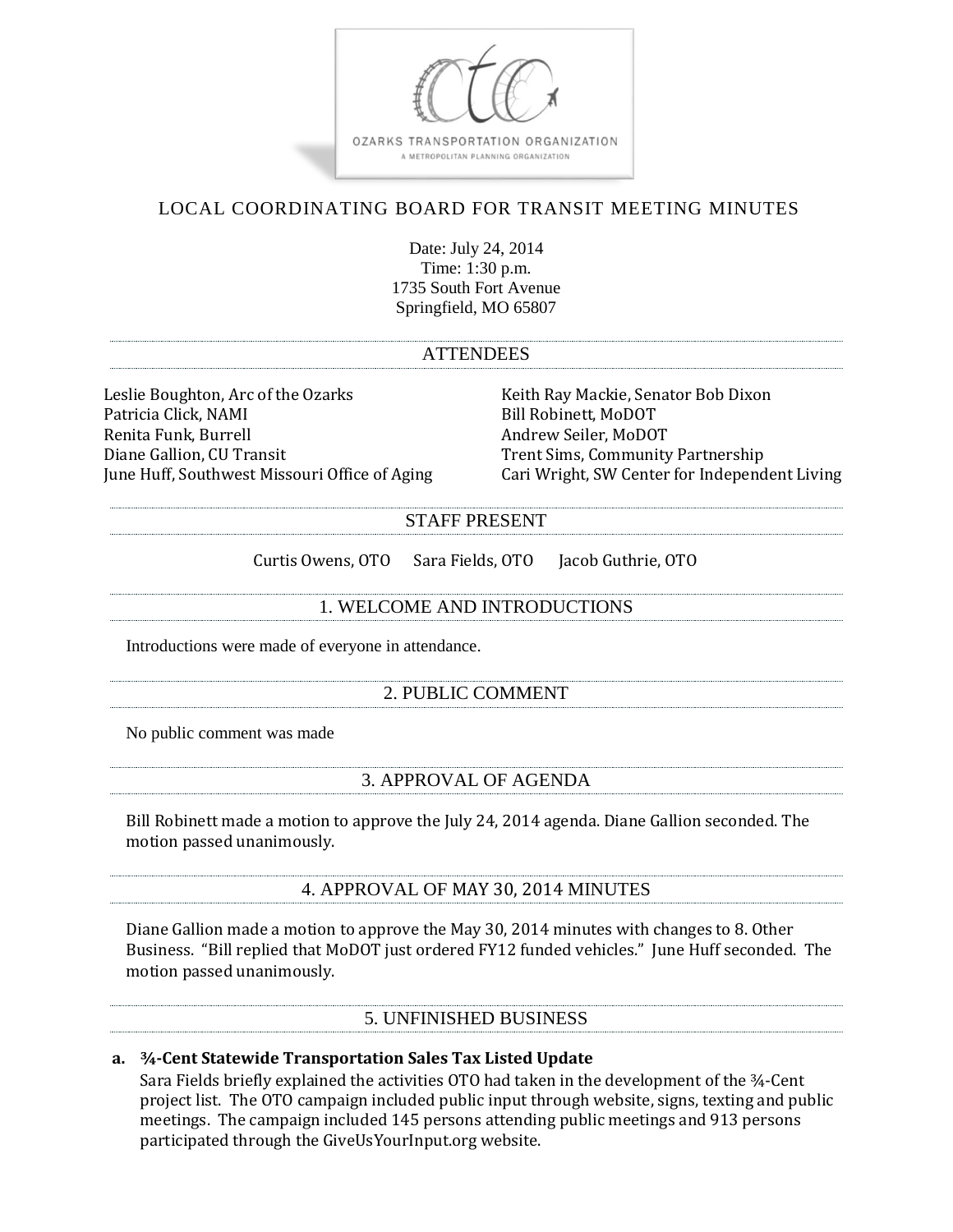Sara shared details about the 25 projects on the list. She mention the first draft list was enormous, just the roadway projects estimation alone was around \$526 million. The proposed tax shows an estimated total of \$226 million in revenue for the OTO area. Sara described the final OTO Amendment 7 project list to the LCBT. The final project list includes roadways, roadway/ped, rails, trails, bike/ped, aviation and transit. She also explained that \$24.5 million was for future needs, \$5 million for bicycle and pedestrian grant matching, \$3 million for airport and safety and \$2.5 million OATS to increase service and \$8.5 million will be set aside for transit.

## **The final list includes the following projects:**

- Maintenance of the Existing MoDOT System
- Capacity Improvements from U.S. 60 to Route CC
- Finding for Emergency Needs, Partnerships and Grant Matching
- Capacity Improvements from U.S. 65 to Kansas Expressway
- Continuation of Route 13 Cost Share w/Greene County and Springfield
- Capacity Improvements from Springfield to Willard
- Capacity Improvements from U.S. 65 to Selmore Road
- Capacity Improvements from I-44 to James River Freeway
- Capacity Improvements from U.S. 160 to Route M/Nicholas Road
- CU Transit Fleet and Service Improvements
- Route MM Rail Crossing
- Funding for Bicycles and Pedestrian Partnership and Grant Matching
- Targeted Capacity and Intersection Improvements along U.S. 160 and/or Route 14 in Christian County
- Safety and Maintenance Improvements at the Springfield-Branson National Airport
- OATS Transit Expanded days of service in Greene and Christian counties
- Continuation of Route 13 in Christian county NEPA/Design and ROW only
- I-44 Ramp Extensions
- Improvements to allow for the I-244 Interstate Loop
- U.S. 160/Route CC Intersection Improvements
- Republic to OTO west limits-ROW acquisition only
- Route 14/Nicholas Road Intersection Improvements
- Route 66 Trail in Strafford
- Route ZZ Trail
- Wilson's Creek Trail
- Jordan Creek Trail

**Information only**

## **b. 5310 Program Update**

Curtis Owens explained that the Program Management Plan that is a requirement of the 5310 grant program was adopted by the OTO Board of Directors and has been submitted to FTA. He mentioned that he has not received a final completion date from MoDOT concerning their 5310 application or their State Management Plan because of the MoDOT delay.

Curtis informed the LCBT that MoDOT has hired Christy Evers as the 5310 program manager.

Diane Gallion asked if OTO had completed its application. Curtis stated that the 5310 application was still in draft form. Sara Fields mentioned that MoDOT's, Steve Billings, wanted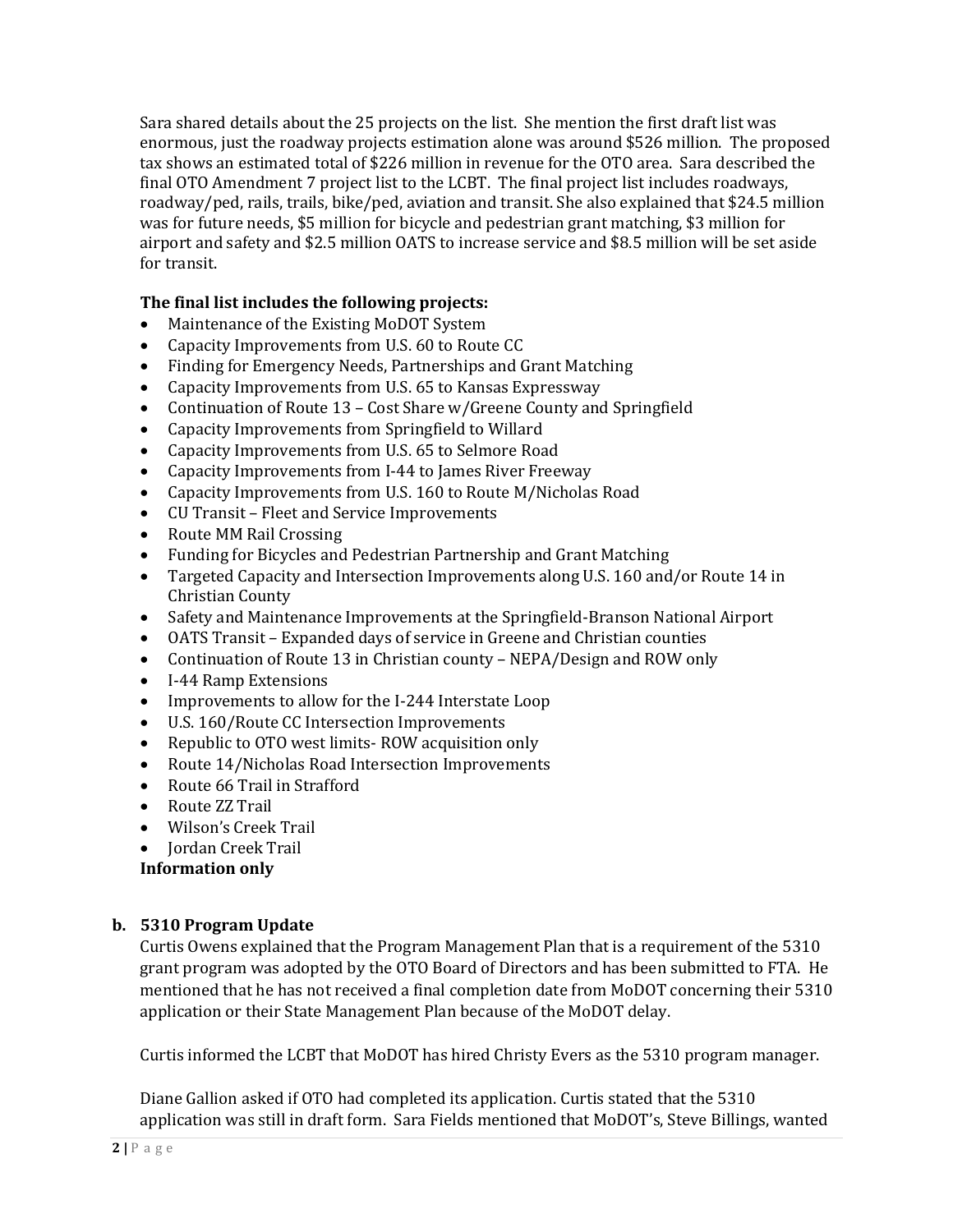to complete the states application before reviewing the OTO application to ensure that they agreed with each other.

Curtis explained the MOU as a partnership between OTO, MoDOT and CU Transit and the responsibilities of each partner. OTO is responsible for the application and selection process. MoDOT is responsible for verifying agency eligibility and procurement and delivery of the traditional type 5310 projects (Vehicles). CU Transit is responsible for administration of the ADA/New Freedom (5317) type projects. ADA type projects include any project that improves conditions for disabled persons.

Curtis explained that the LCBT is the group that will review the applications and make recommendation of projects.

## **Information only**

## **c. 5-Year Implementation Plan Update**

Curtis Owens explained the 5-year Implementation plan in in draft form and some information has been attached to the strategies and actions listed for 2013 and 2014. This plan is part of the 5310 program. This plan is a list of the actions and strategies that are listed in the Transit Coordination Plan. It is a requirement that any approved 5310 projects must be a part of a Local Transit Coordination Plan.

## **Information only**

## 6. NEW BUSINESS

## **a. FTA C 9070.1G Transit Coordination Plan Update**

Curtis Owens informed the group about the MAP-21 requirements regarding of the Transit Coordination Plan and the need for it to be updated. MAP-21 did not change the four required elements listed below, but because of the MOU between OTO, MoDOT and CU Transit, the plan will need updated to reflect the responsibilities given by the MOU. He reviewed with the LCBT a scope of work that would need to be completed for the plan.

## **The four elements include:**

- An assessment of available services that identifies current transportation providers (public, private, and non-profit);
- An assessment of transportation needs for individuals with disabilities and seniors. This assessment can be based on the experiences and perceptions of the planning partners or on more sophisticated data collection efforts, and gaps in service;
- Strategies, activities, and/or projects to address the identified gaps between current services and needs, as well as opportunities to achieve efficiencies in service delivery; and
- Priorities for implementation based on resources (from multiple program sources), time, and feasibility for implementing specific strategies and/or activities identified.

## **Scope of work for the update:**

 Demographic: Update maps and tables for special needs population, individuals with disabilities, older adults, youth, and individuals with limited incomes, general population using more recent data, where available.